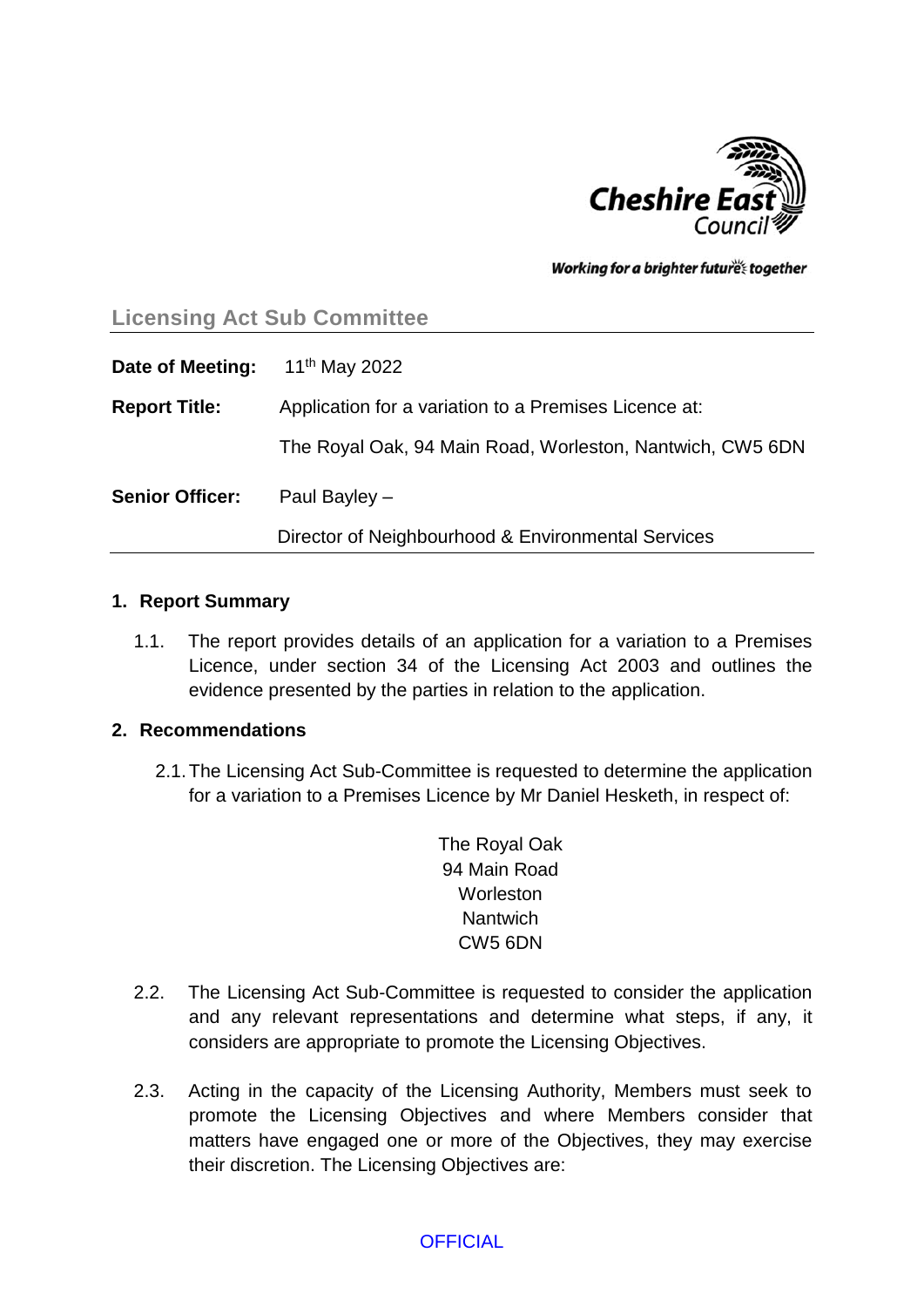- a) The prevention of crime and disorder
- b) Public Safety
- c) The prevention of public nuisance
- d) The protection of children from harm
- 2.4. Members of the Licensing Sub-Committee are reminded that they may not exercise discretion in any case, merely because it considers it desirable to do so. Careful consideration should be given to the application and the evidence presented by the parties in relation to the application.
- 2.5. Finally, Members are also reminded that in determining the application, consideration also needs to be given to:
	- a) The rules of natural justice;
	- b) The provisions of the Human Rights Act 1998.

### **3. Reasons for Recommendations**

3.1. The Licensing Act Sub-Committee has the power to determine this application in accordance with the provisions of the Licensing Act 2003 and the Council's Constitution.

### **4. Other Options Considered**

4.1. Not applicable.

### **5. Background**

- 5.1. On 14<sup>th</sup> March 2022 an application was received by the Licensing Department for the variation of a Premises Licence in respect of The Royal Oak, 94 Main Road, Worleston, Nantwich, CW5 6DN. The application was then sent for consultation. The last date for representations to be made was 11th April 2022.
- 5.2.The application seeks to vary the plan attached to the Premises Licence by way of adding a sixty-seat brick built standard construction dining room and a further outdoor open walled shelter for outdoor dining.
- 5.3.The applicant has set out the opening hours of the premises with the application form. Those times are provided within the following table:

|               | Open  | <b>Close</b> |
|---------------|-------|--------------|
| <b>Monday</b> | 12:00 | 23:00        |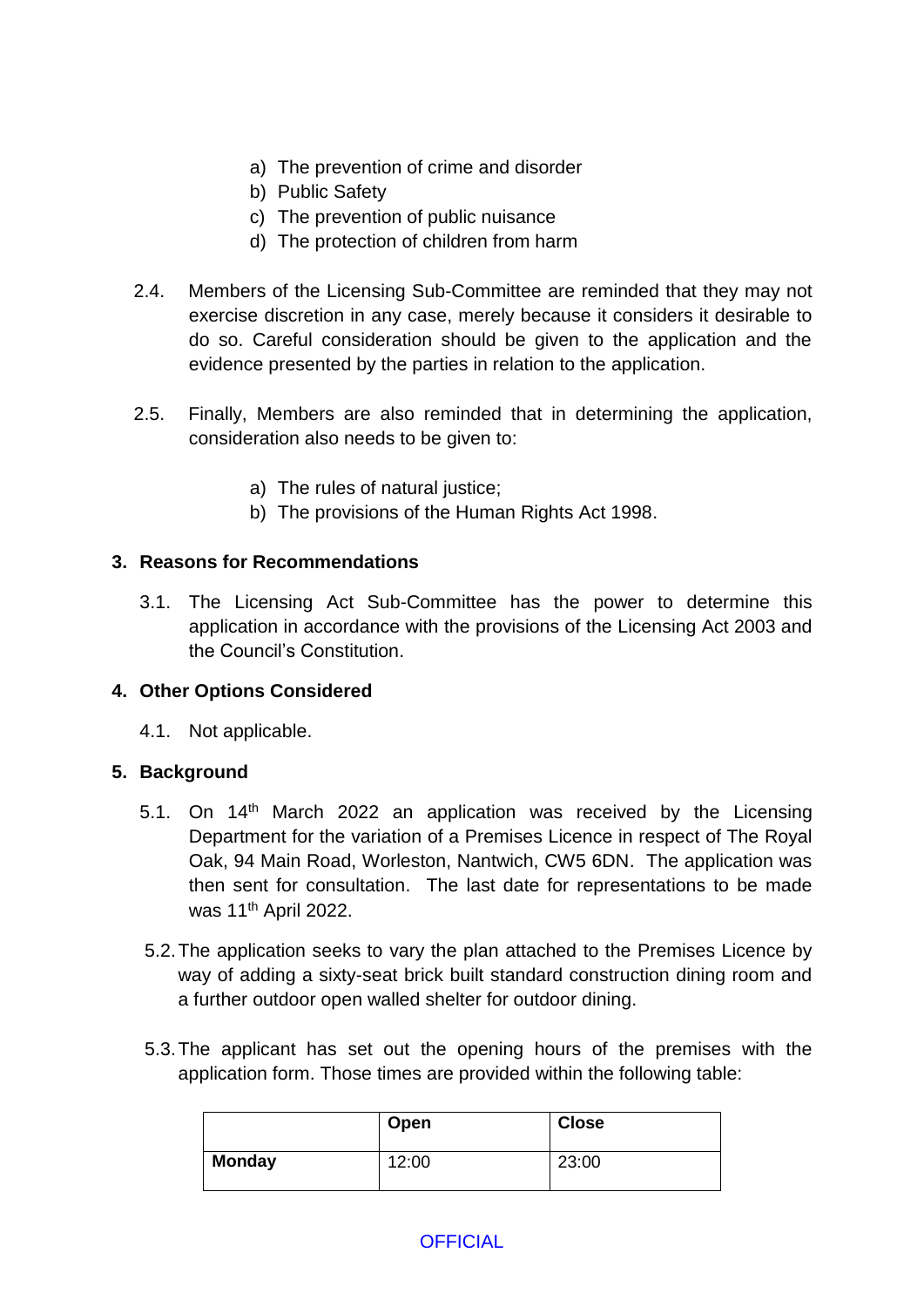| <b>Tuesday</b>  | 12:00 | 23:00 |
|-----------------|-------|-------|
| Wednesday       | 12:00 | 23:00 |
| <b>Thursday</b> | 12:00 | 23:00 |
| <b>Friday</b>   | 12:00 | 00:00 |
| <b>Saturday</b> | 10:00 | 00:00 |
| <b>Sunday</b>   | 10:00 | 22:00 |

- 5.4.No changes to relevant times or the types of Licensable Activities authorised under the Premises Licence have been sought within this application. The application to vary the Premises Licence relates only to the plan.
- 5.5. A copy of the application form is attached to this report at **Appendix 1.**
- 5.6. Plans submitted with the application are attached at **Appendix 2** & **Appendix 3.**
- 5.7. A copy of the extant Premises Licence is attached at **Appendix 4.**
- 5.8. A copy of the extant plan of the premises is attached at **Appendix 5.**
- 5.9. To assist Members with the location of the premises a further map is attached at **Appendix 6.**
- 5.10. A Licensing Enforcement Officer from Cheshire East Council inspected valid statutory notices required to be displayed at the premises on 24<sup>th</sup> March 2022. The application was also correctly advertised in a local newspaper.
- 5.11 Representations:
	- 5.10.1. The Council has received three representations against the application from members of the public. Copies of the representations are attached to this report at **Appendix 7** to **Appendix 9**.
- 5.12 Responsible Authorities:
	- 5.12.1 Cheshire Constabulary have agreed Conditions with the applicant. A copy of those agreed Conditions is attached at **Appendix 10**.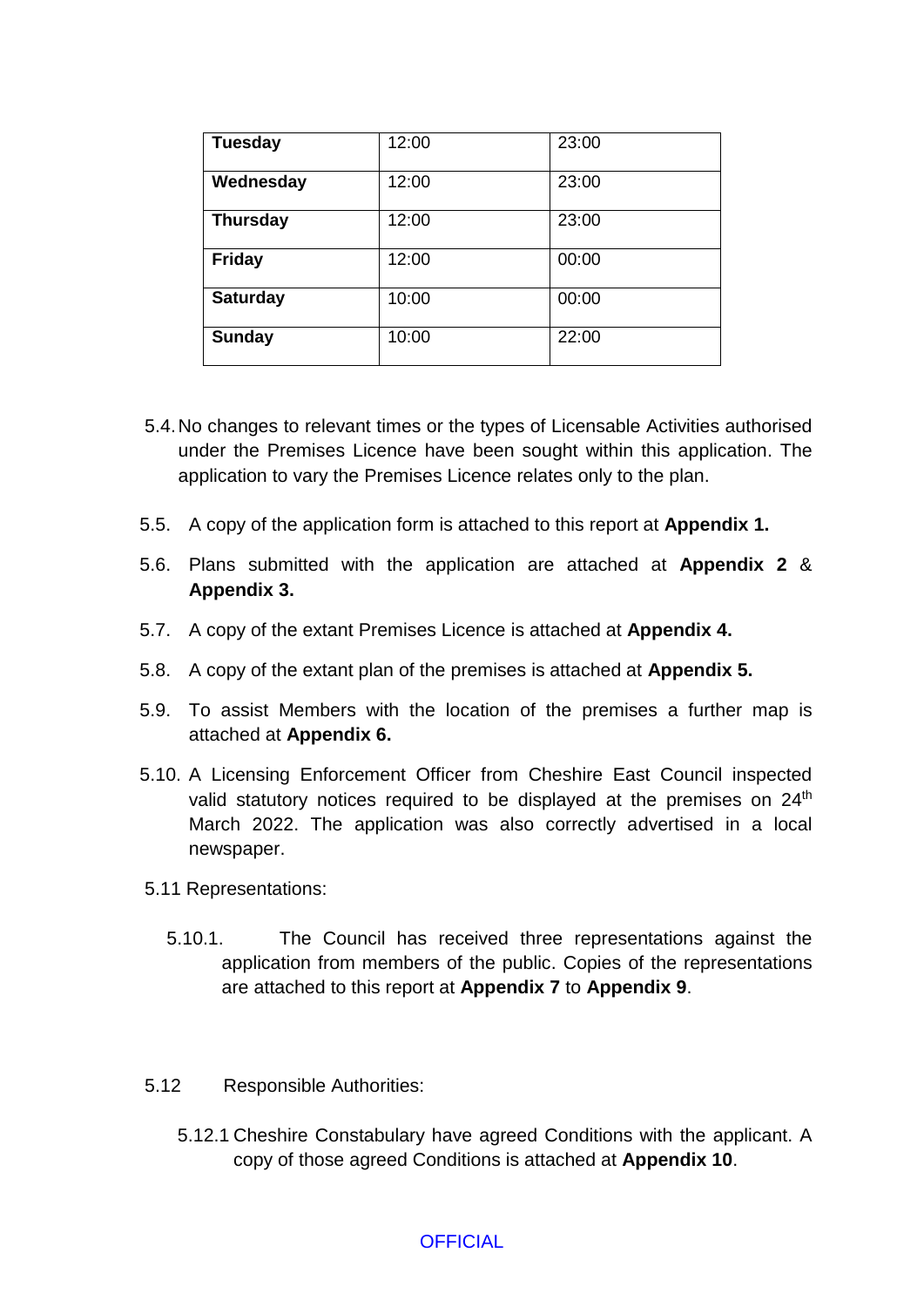5.12.2 No representation has been received from Environmental Protection.

#### **6. Implications of the Recommendations**

#### 6.1. **Legal Implications**

- 6.1.1 The Sub Committee must determine this application in accordance with S.35 of the Licensing Act 2003. To do so otherwise would render its determination unlawful and invalid.
- 6.1.2 In accordance with the provisions of section 35(3)(b) of the Licensing Act 2003 the Licensing Authority Sub Committee must, having regard to the representations, made in this application take such steps (if any) as it considers appropriate for the promotion of the licensing objectives.
- 6.1.3. Section 35(4) provides that the authority may only:
	- a) Modify the conditions of the licence
	- b) Reject the whole or part of the application
- 6.1.3 Members are also reminded of the statutory obligation placed on the Local Authority under section 17 of the Crime and Disorder Act 1998 to through all of its various functions, and Licensing is one of those functions to do all that it can to prevent Crime and disorder, Anti-social Behaviour, behaviour adversely affecting the environment and reoffending.
- 6.1.4 Members may not extend the period for which the licence has effect.
- 6.1.5 Members may not vary substantially the premises to which the licence relates.
- 6.1.6 Members may vary the premises licence so that it has effect subject to different conditions in respect of different parts of the premises or different licensable activities.
- 6.1.7 Members must determine when any variation if granted, is to take effect.
- 6.1.8 Members must give reasons for their determination and notice of it must be communicated to the parties to this application.

#### **6.2 Finance Implications**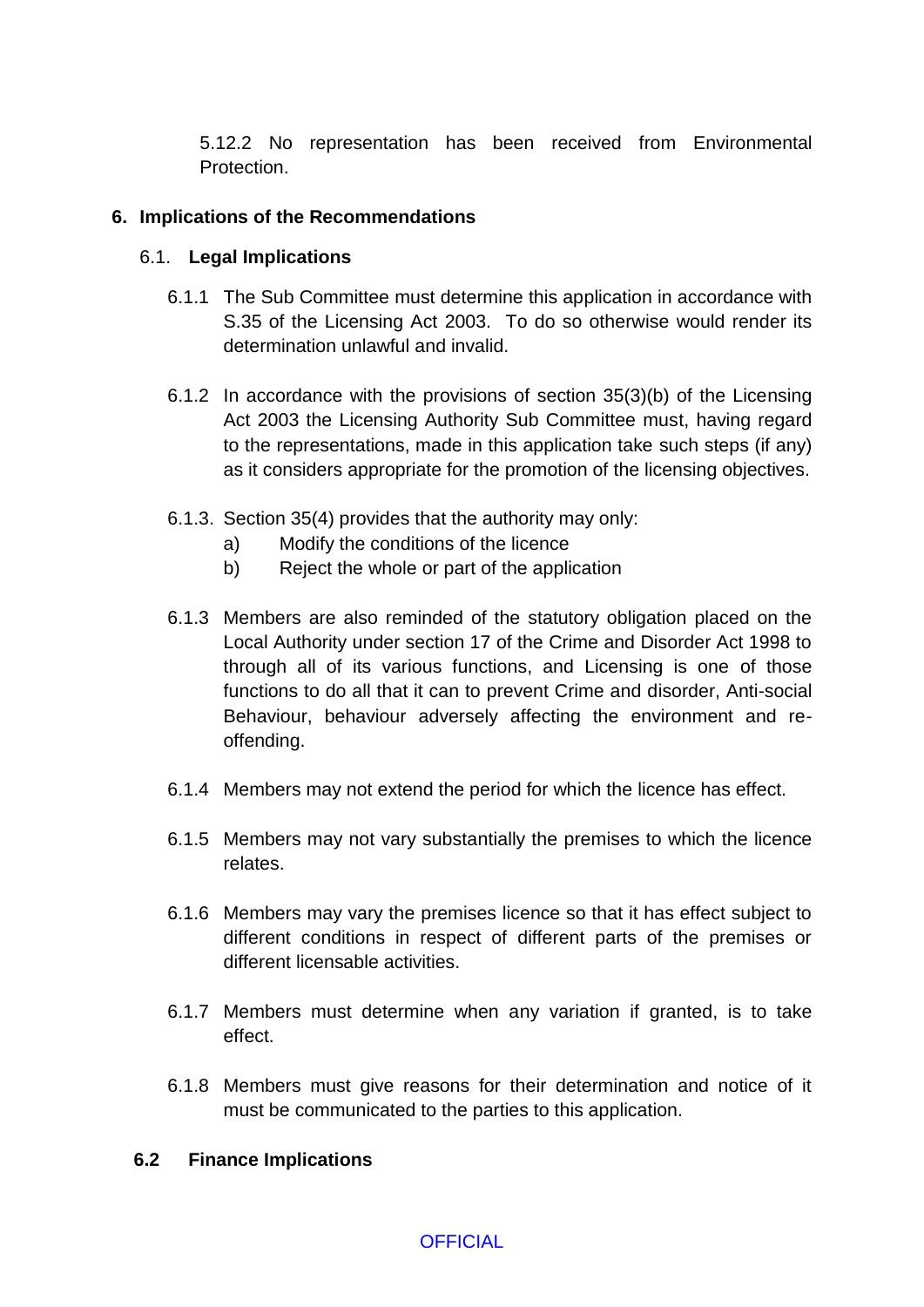### 6.2.1 There are no financial implications.

## **6.3 Policy Implications**

- **6.3.1** The Licensing Authority has adopted a Statement of Licensing Policy in accordance with section 5 of the Licensing Act 2003.
- **6.3.2** The Licensing Authority must also have due regard to the guidance issued under section 182 of the Licensing Act 2003.
- **6.3.3** Members should provide reason(s) for any decision taken and should set out the reasoning where they determine to depart in any way from the Policy or Guidance.

### **6.4 Equality Implications**

6.4.1 There are no direct equality implications.

## **6.5 Human Resources Implications**

6.5.1 There are no human resources implications.

## **6.6 Risk Management Implications**

**6.6.1** The Licensing Sub-Committee will hear representations made on behalf of both the applicant and the 'relevant person' who has submitted their representation and will make a decision on the basis of the evidence presented to it. The Licensing Act 2003 makes provision for appeal to the Magistrates' Court of any decision made by the Licensing Authority.

### **6.7 Rural Communities Implications**

6.7.1 There are no direct implications for rural communities.

# **6.8 Implications for Children & Young People/Cared for Children**

6.8.1 There are no direct implications for children and young people.

### **6.9 Public Health Implications**

6.10.1 There are no direct implications for public health.

### **6.10 Climate Change Implications**

**6.10.1** There are no direct implications for Climate Change.

### **7 Ward Members Affected**